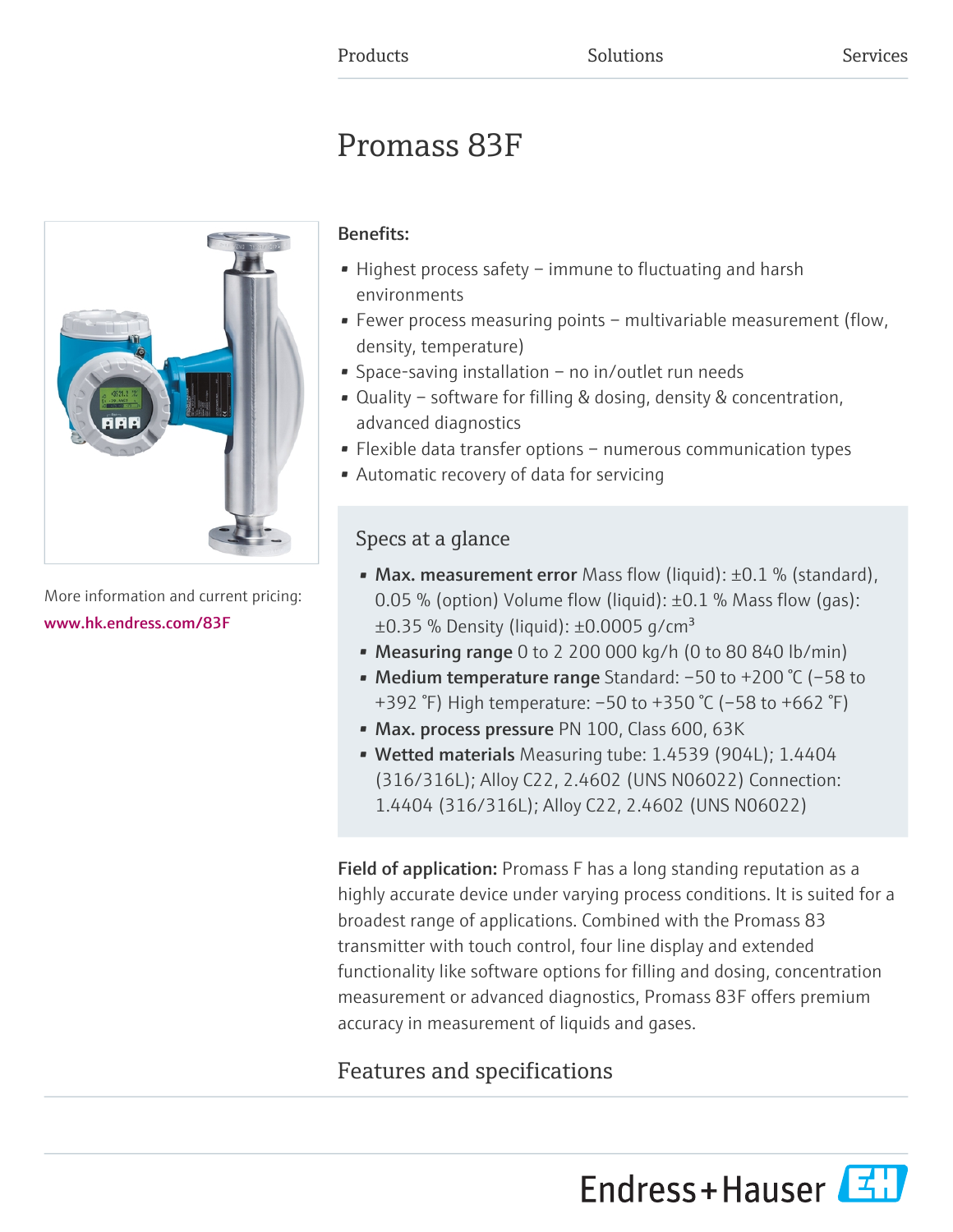## Density Measuring principle

Coriolis

### Characteristic / Application

The universal and multivariable flowmeter for liquids and gases

#### Ambient temperature

-20...65°C  $(-4...+140°F)$ 

#### Process temperature

-50...+350°C (-58...+662°F)

#### Process pressure absolute

PN 16...100 Cl 150...600 JIS 10...63K

#### Wetted parts

904L/1.4539 Alloy C-22/2.4602

#### **Output**

4...20mA Pulse/Frequency (10KHz, active/passive) Relays/Status

#### Certificates / Approvals

ATEX FM CSA TIIS

## Liquids Measuring principle

Coriolis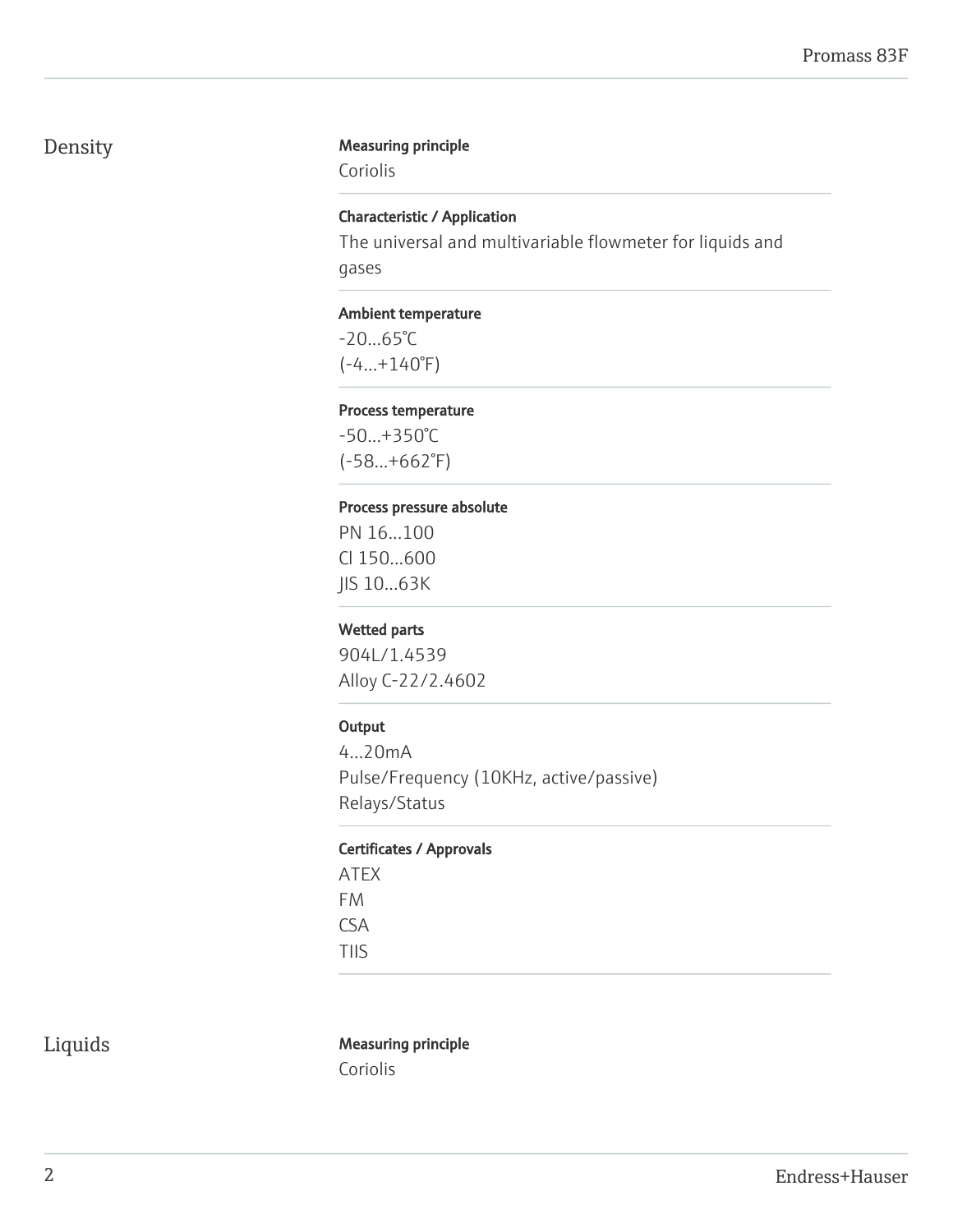#### Product headline

The flowmeter with premium accuracy, robustness and extended transmitter functionality. Highest measurement performance for liquids and gases under varying, demanding process conditions.

#### Sensor features

Highest process safety – immune to fluctuating and harsh environments. Fewer process measuring points – multivariable measurement (flow, density, temperature). Space  $-$  saving installation  $-$  no in/outlet run needs. Mass flow: measurement error ±0,05 % (PremiumCal). pressurerated sensor housing up to 40 bar (580 psi).

#### Transmitter features

Quality – software for filling & dosing, density & concentration, advanced diagnostics. Flexible data transfer options – numerous communication types. Automatic recovery of data for servicing. 4‐ line backlit display with touch control. Device in compact or remote version.

#### Nominal diameter range

DN 8 to 250 ( $\frac{3}{8}$  to 10") High temperature: DN 25 (1"), DN 50 (2"), DN 80 (3")

#### Wetted materials

Measuring tube: 1.4539 (904L); 1.4404 (316/316L); Alloy C22, 2.4602 (UNS N06022) Connection: 1.4404 (316/316L); Alloy C22, 2.4602 (UNS N06022)

#### Measured variables

Mass flow, density, temperature, volume flow, corrected volume flow, reference density, concentration

#### Max. measurement error

Mass flow (liquid):  $\pm 0.1$  % (standard), 0.05 % (option) Volume flow (liquid): ±0.1 % Mass flow (gas):  $\pm 0.35$  % Density (liquid):  $\pm 0.0005$  g/cm<sup>3</sup>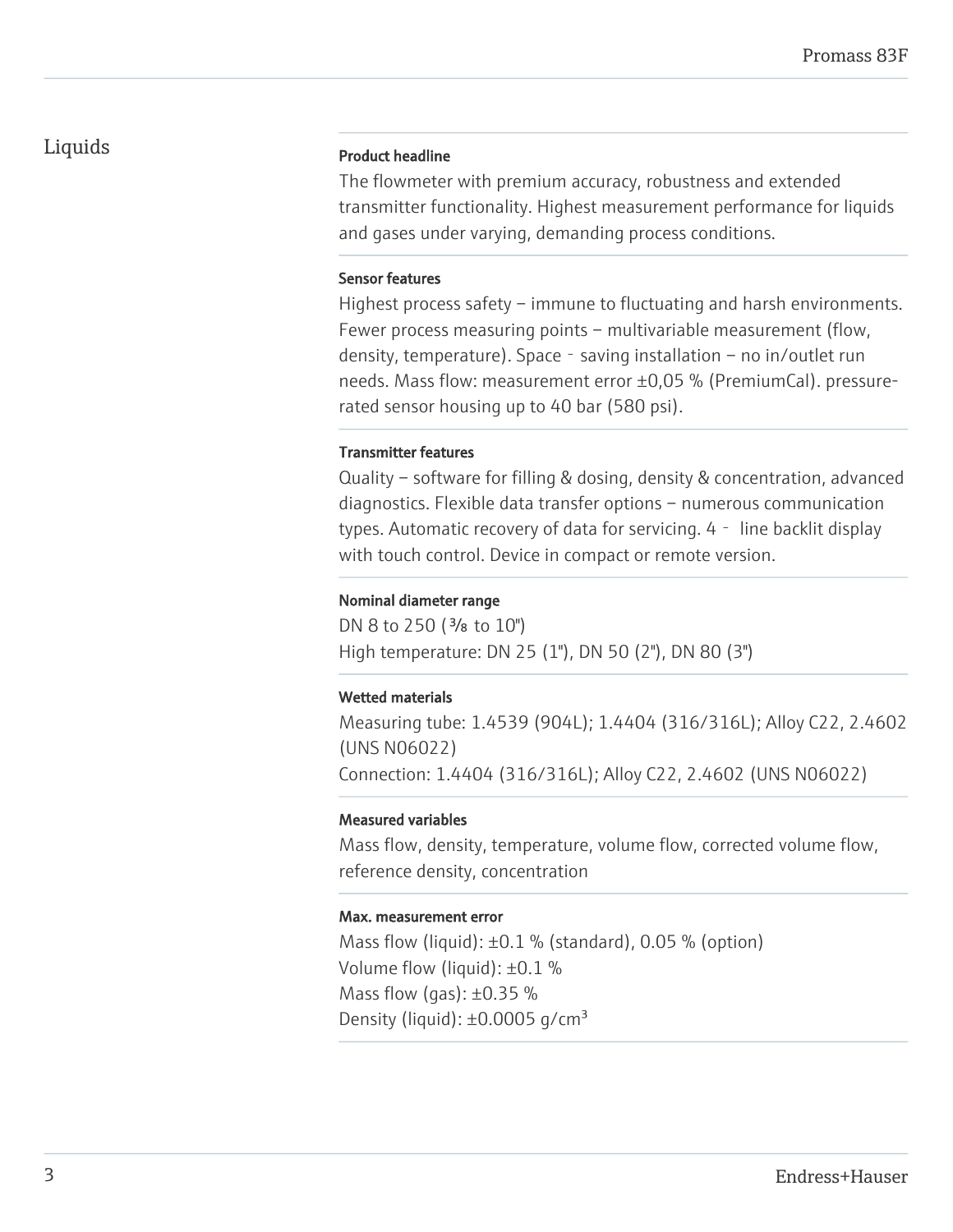#### Measuring range

0 to 2 200 000 kg/h (0 to 80 840 lb/min)

Max. process pressure PN 100, Class 600, 63K

#### Medium temperature range

Standard: –50 to +200 °C (–58 to +392 °F) High temperature: –50 to +350 °C (–58 to +662 °F)

#### Ambient temperature range

Standard: –20 to +60 °C (–4 to +140 °F) Option: –40 to +60 °C (–40 to +140 °F)

#### Sensor housing material

1.4301/1.4307 (304L), corrosion resistant

#### Transmitter housing material

Powder - coated die - cast aluminium 1.4301 (304), sheet CF3M (316L), cast

#### Degree of protection

IP67, type 4X enclosure. Remote transmitter: IP67, type 4X enclosure

#### Display/Operation

4‐line backlit display with touch control (operation from outside) Configuration via local display and operating tools possible

#### **Outputs**

4 modular outputs: 0‐20 mA (active)/4‐20 mA (active/passive) Pulse/frequency/switch output (passive) Relay

#### Inputs

2 modular inputs: **Status** 0‐20 mA (active)/4‐20 mA (active/passive)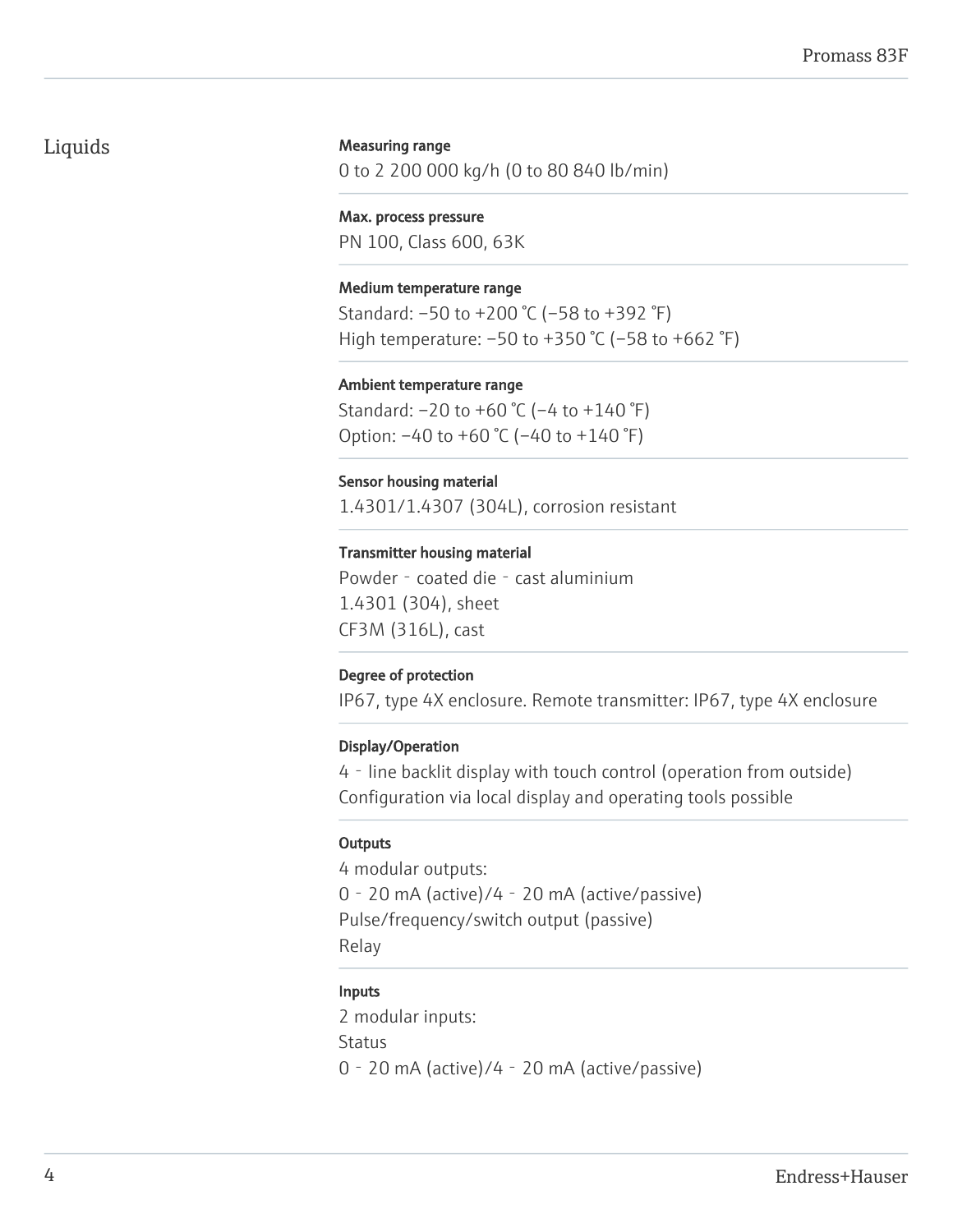#### Digital communication

HART, PROFIBUS PA/DP, FOUNDATION Fieldbus, Modbus RS485, EtherNet/IP

#### Power supply

DC 16 to 62 V AC 85 to 260 V (45 to 65 Hz) AC 20 to 55 V (45 to 65 Hz)

Hazardous area approvals ATEX, IECEx, FM, CSA, NEPSI

#### Other approvals and certificates

3.1 material, calibration performed on accredited calibration facilities (acc. to ISO/IEC 17025), NAMUR, SIL, marine PED, CRN, AD 2000 3-A, FDA NACE MR0175/MR0103, PMI; welding test acc. to EN, ASME,NORSOK

Product safety CE, C-tick, EAC marking

#### Functional safety

CE, C-tick

#### Metrological approvals and certificates

Calibration performed on accredited calibration facilities (acc. to ISO/IEC 17025), NAMUR

Marine approvals and certificates

Marine approval

#### Pressure approvals and certificates

PED, CRN, AD 2000

#### Material certificates

3.1 material NACE MR0175/MR0103, PMI; welding test acc. to EN, ASME,NORSOK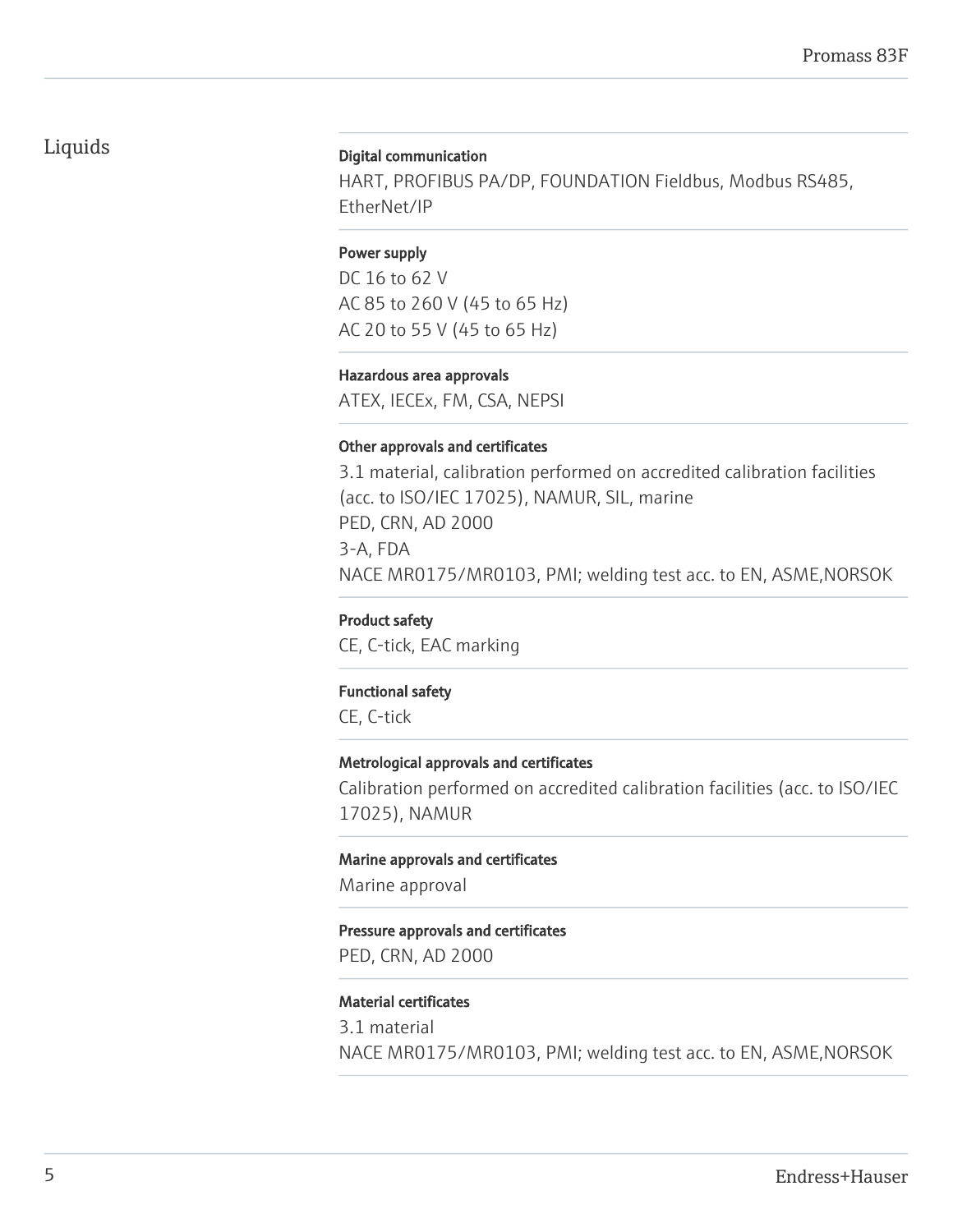#### Hygienic approvals and certificates

3-A, FDA

#### Gas **Gas** Measuring principle

Coriolis

#### Product headline

The flowmeter with premium accuracy, robustness and extended transmitter functionality. Highest measurement performance for liquids and gases under varying, demanding process conditions.

#### Sensor features

Highest process safety – immune to fluctuating and harsh environments. Fewer process measuring points – multivariable measurement (flow, density, temperature). Space - saving installation – no in/outlet run needs. Mass flow: measurement error ±0,05 % (PremiumCal). pressurerated sensor housing up to 40 bar (580 psi).

#### Transmitter features

Quality – software for filling & dosing, density & concentration, advanced diagnostics. Flexible data transfer options – numerous communication types. Automatic recovery of data for servicing. 4‐ line backlit display with touch control. Device in compact or remote version.

#### Nominal diameter range

DN 8 to 250 ( $\frac{3}{8}$  to 10") High temperature: DN 25 (1"), DN 50 (2"), DN 80 (3")

#### Wetted materials

Measuring tube: 1.4539 (904L); 1.4404 (316/316L); Alloy C22, 2.4602 (UNS N06022) Connection: 1.4404 (316/316L); Alloy C22, 2.4602 (UNS N06022)

#### Measured variables

Mass flow, density, temperature, volume flow, corrected volume flow, reference density, concentration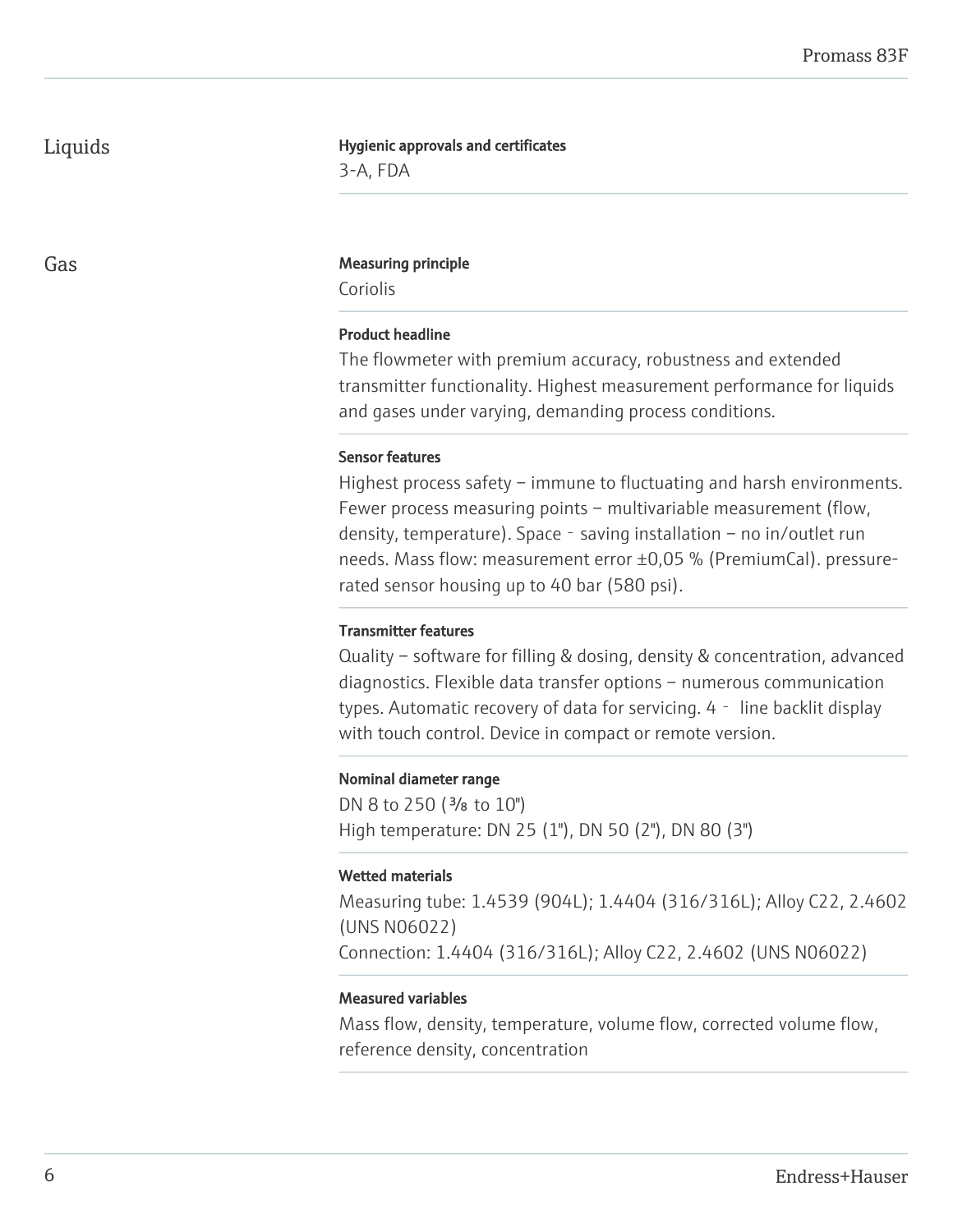#### Max. measurement error

Mass flow (liquid):  $\pm 0.1$  % (standard), 0.05 % (option) Volume flow (liquid): ±0.1 % Mass flow (gas):  $\pm 0.35$  % Density (liquid):  $\pm 0.0005$  q/cm<sup>3</sup>

#### Measuring range

0 to 2 200 000 kg/h (0 to 80 840 lb/min)

#### Max. process pressure

PN 100, Class 600, 63K

#### Medium temperature range

Standard: –50 to +200 °C (–58 to +392 °F) High temperature: –50 to +350 °C (–58 to +662 °F)

#### Ambient temperature range

Standard:  $-20$  to  $+60$  °C ( $-4$  to  $+140$  °F) Option: –40 to +60 °C (–40 to +140 °F)

#### Sensor housing material

1.4301/1.4307 (304L), corrosion resistant

#### Transmitter housing material

Powder - coated die - cast aluminium 1.4301 (304), sheet CF3M (316L), cast

#### Degree of protection

IP67, type 4X enclosure. Remote transmitter: IP67, type 4X enclosure

#### Display/Operation

4‐line backlit display with touch control (operation from outside) Configuration via local display and operating tools possible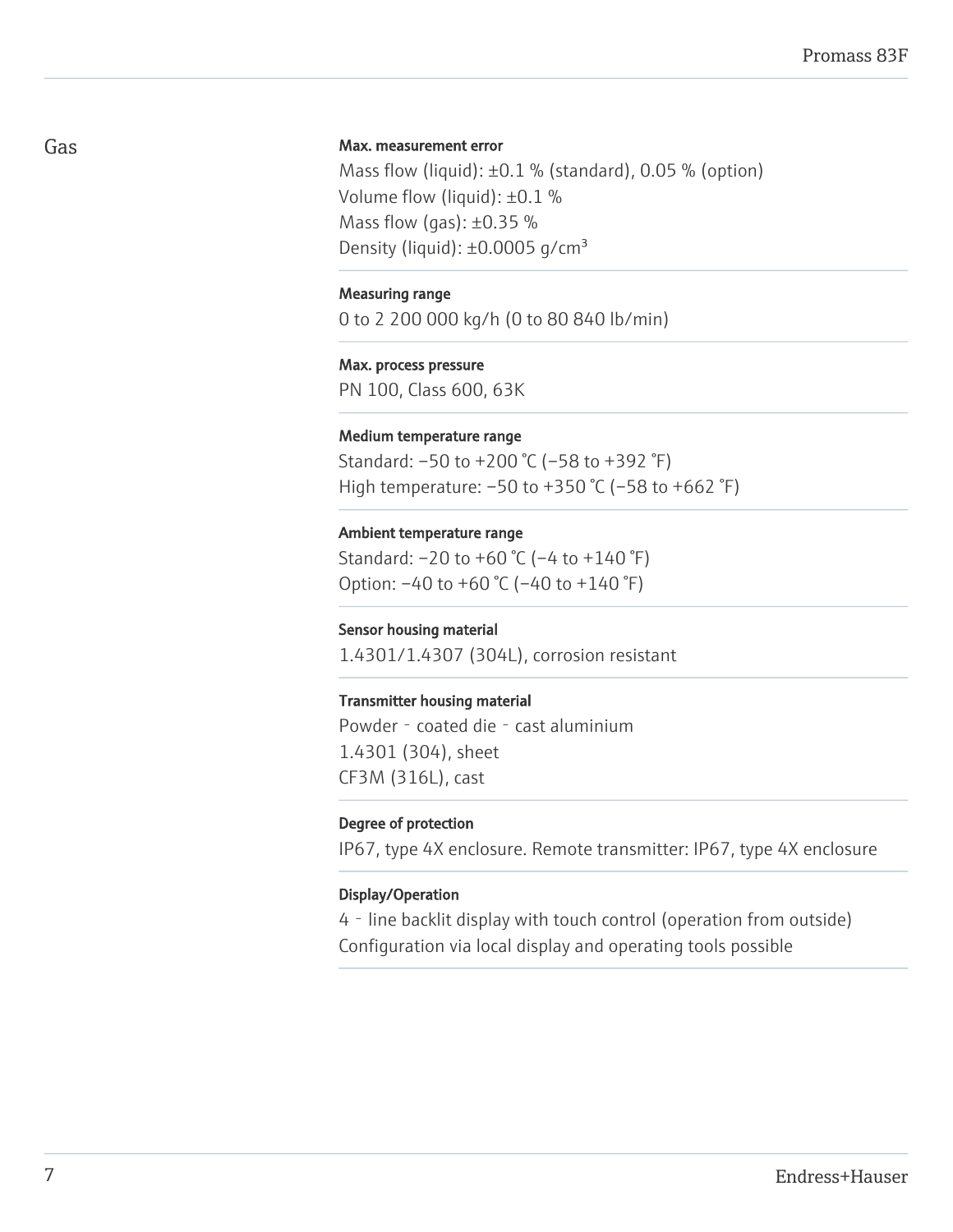#### **Outputs**

4 modular outputs: 0‐20 mA (active)/4‐20 mA (active/passive) Pulse/frequency/switch output (passive) Relay

#### Inputs

2 modular inputs: **Status** 0‐20 mA (active)/4‐20 mA (active/passive)

#### Digital communication

HART, PROFIBUS PA/DP, FOUNDATION Fieldbus, Modbus RS485, EtherNet/IP

#### Power supply

DC 16 to 62 V AC 85 to 260 V (45 to 65 Hz) AC 20 to 55 V (45 to 65 Hz)

#### Hazardous area approvals

ATEX, IECEx, FM, CSA, NEPSI

#### Other approvals and certificates

3.1 material, calibration performed on accredited calibration facilities (acc. to ISO/IEC 17025), NAMUR, SIL, marine PED, CRN, AD 2000 3-A, FDA NACE MR0175/MR0103, PMI; welding test acc. to EN, ASME,NORSOK

#### Product safety

CE, C-tick, EAC marking

#### Functional safety

Functional safety according to IEC 61508, applicable in safety-relevant applications in accordance with IEC 61511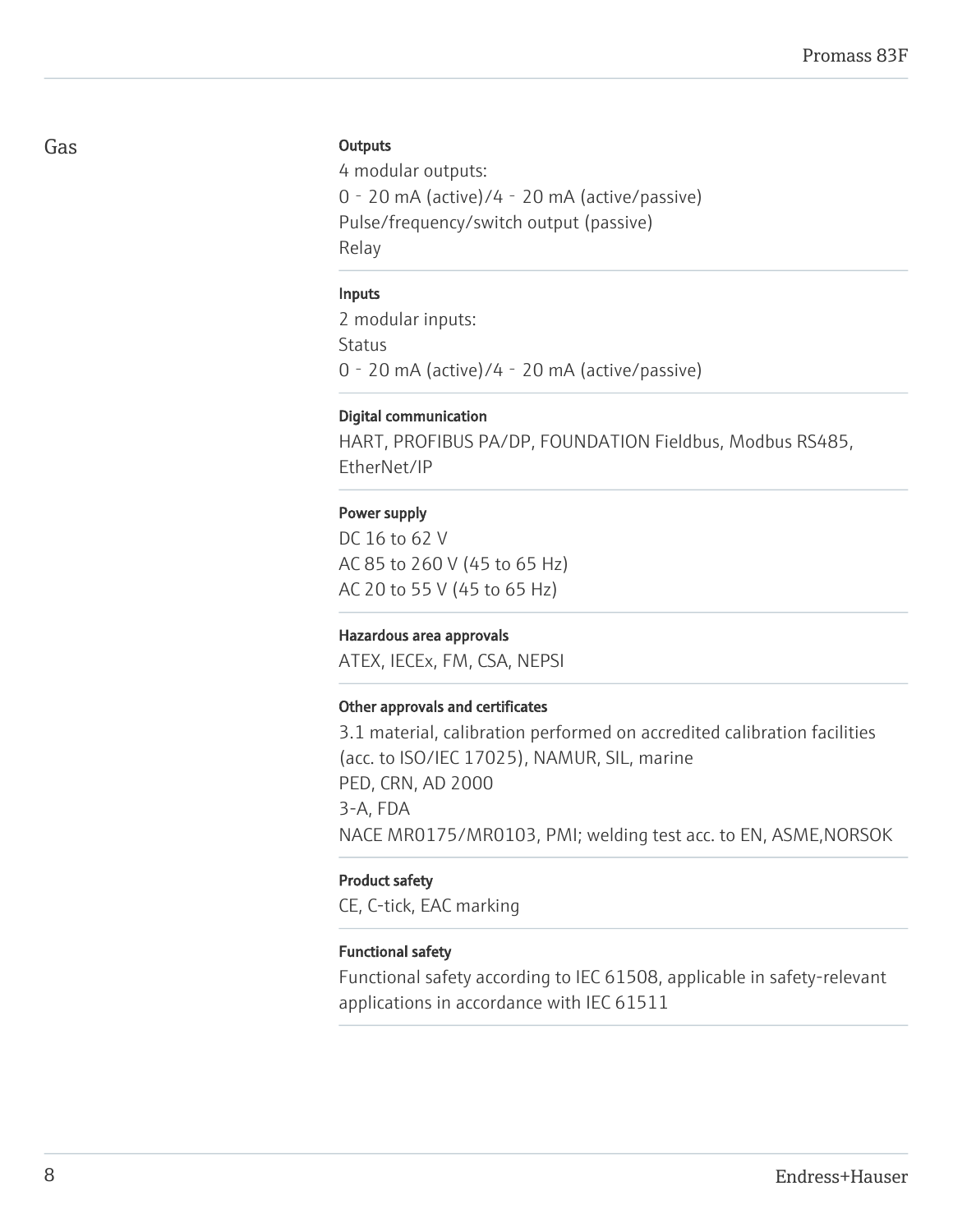#### Metrological approvals and certificates

Calibration performed on accredited calibration facilities (acc. to ISO/IEC 17025), NAMUR

Marine approvals and certificates Marine approval

### Pressure approvals and certificates PED, CRN, AD 2000

#### Material certificates

3.1 material NACE MR0175/MR0103, PMI; welding test acc. to EN, ASME,NORSOK

Hygienic approvals and certificates 3-A, FDA

#### Steam Measuring principle

Coriolis

#### Product headline

The flowmeter with premium accuracy, robustness and extended transmitter functionality. Highest measurement performance for liquids and gases under varying, demanding process conditions.

#### Sensor features

Highest process safety – immune to fluctuating and harsh environments. Fewer process measuring points – multivariable measurement (flow, density, temperature). Space - saving installation – no in/outlet run needs. Mass flow: measurement error ±0,05 % (PremiumCal). pressurerated sensor housing up to 40 bar (580 psi).

#### Transmitter features

Quality – software for filling & dosing, density & concentration, advanced diagnostics. Flexible data transfer options – numerous communication types. Automatic recovery of data for servicing. 4‐ line backlit display with touch control. Device in compact or remote version.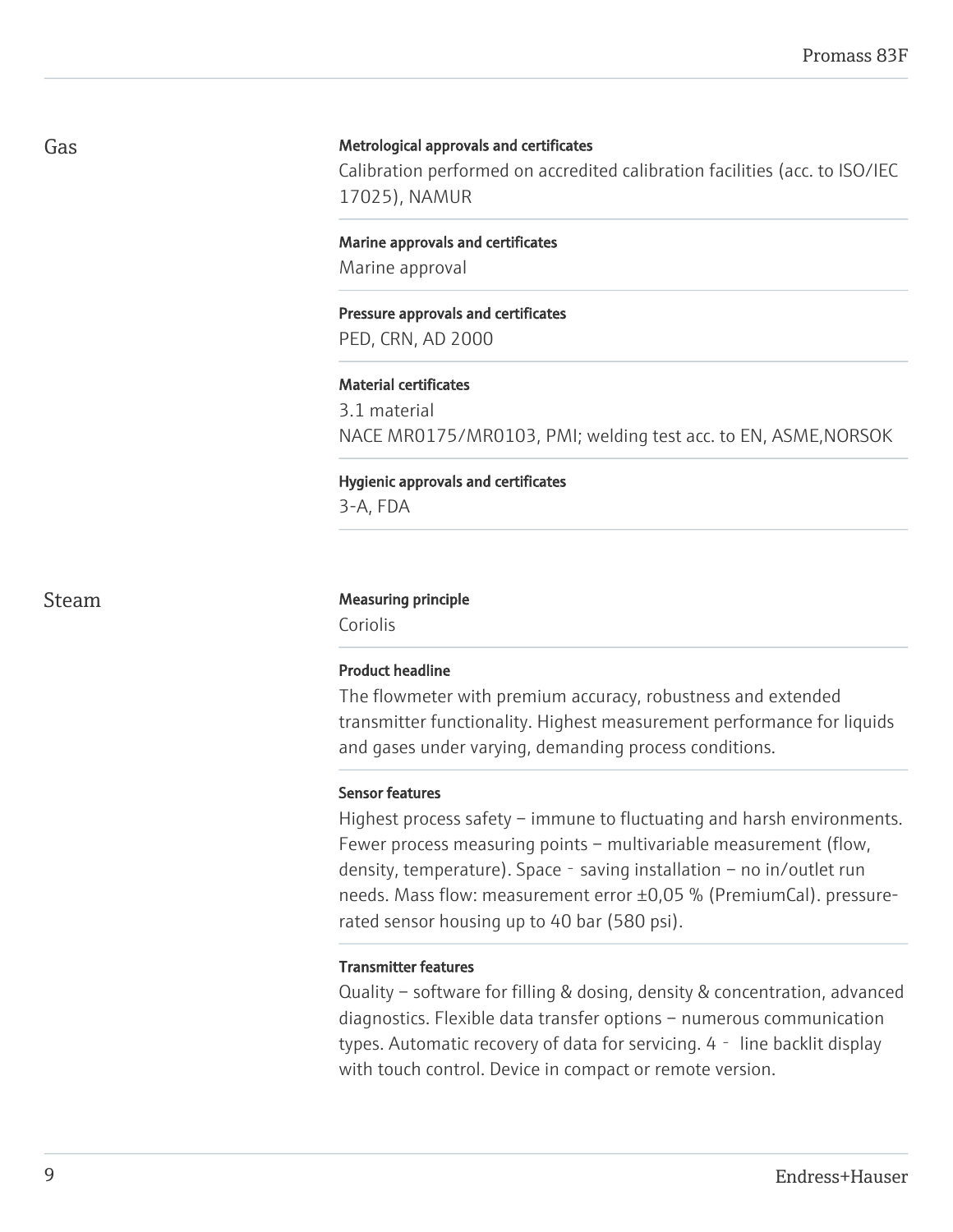## Steam

#### Nominal diameter range

DN 8 to 250 ( $\frac{3}{8}$  to 10") High temperature: DN 25 (1"), DN 50 (2"), DN 80 (3")

#### Wetted materials

Measuring tube: 1.4539 (904L); 1.4404 (316/316L); Alloy C22, 2.4602 (UNS N06022) Connection: 1.4404 (316/316L); Alloy C22, 2.4602 (UNS N06022)

#### Measured variables

Mass flow, density, temperature, volume flow, corrected volume flow, reference density, concentration

#### Max. measurement error

Mass flow (liquid):  $\pm 0.1$  % (standard), 0.05 % (option) Volume flow (liquid): ±0.1 % Mass flow (gas):  $\pm 0.35$  % Density (liquid):  $\pm 0.0005$  g/cm<sup>3</sup>

#### Measuring range

0 to 2 200 000 kg/h (0 to 80 840 lb/min)

#### Max. process pressure

PN 100, Class 600, 63K

#### Medium temperature range

Standard: –50 to +200 °C (–58 to +392 °F) High temperature: –50 to +350 °C (–58 to +662 °F)

#### Ambient temperature range

Standard:  $-20$  to  $+60$  °C ( $-4$  to  $+140$  °F) Option: –40 to +60 °C (–40 to +140 °F)

#### Sensor housing material

1.4301/1.4307 (304L), corrosion resistant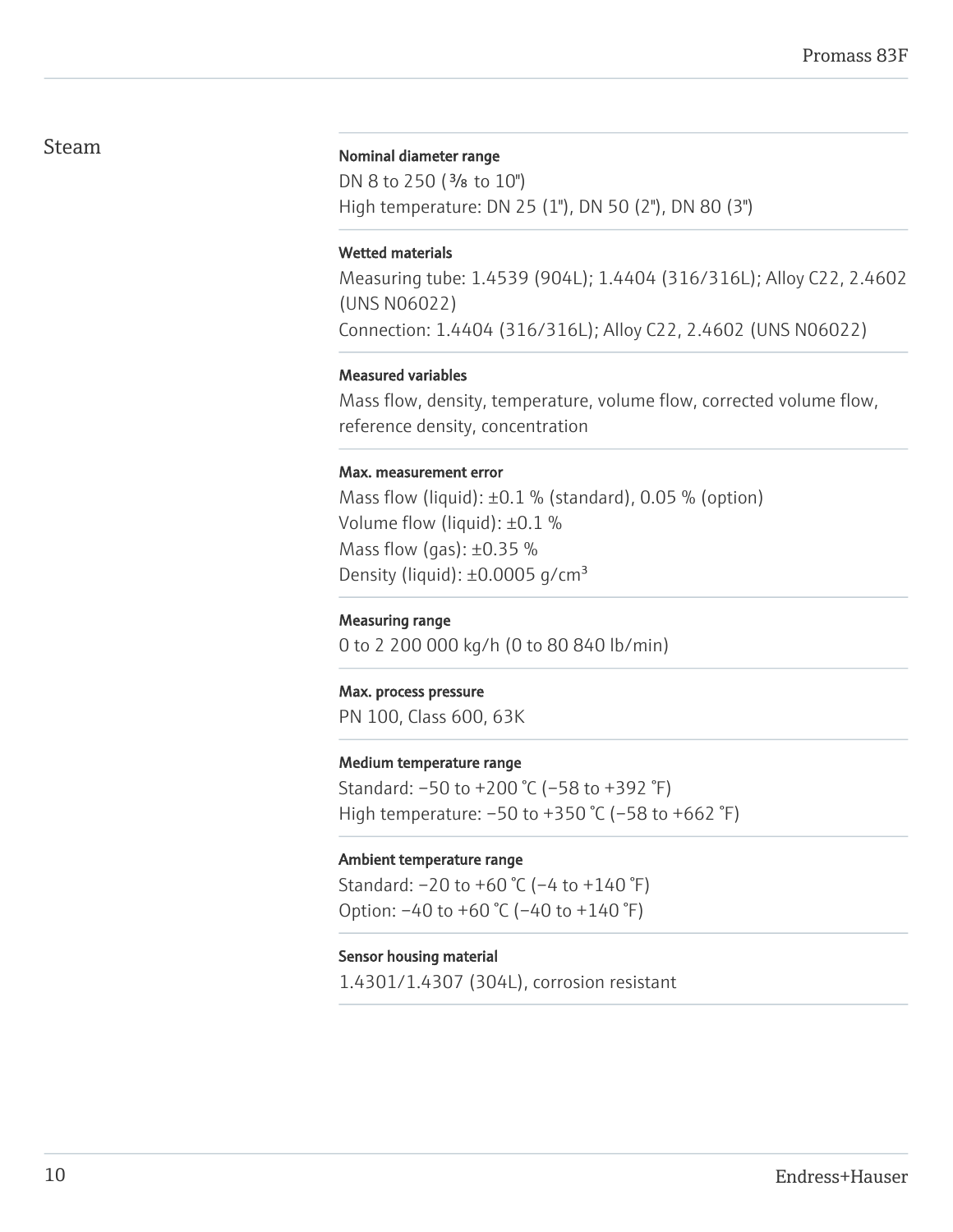## Steam

#### Transmitter housing material

Powder - coated die - cast aluminium 1.4301 (304), sheet CF3M (316L), cast

#### Degree of protection

IP67, type 4X enclosure. Remote transmitter: IP67, type 4X enclosure

#### Display/Operation

4‐line backlit display with touch control (operation from outside) Configuration via local display and operating tools possible

### **Outputs**

4 modular outputs: 0‐20 mA (active)/4‐20 mA (active/passive) Pulse/frequency/switch output (passive) Relay

### Inputs

2 modular inputs: **Status** 0‐20 mA (active)/4‐20 mA (active/passive)

### Digital communication

HART, PROFIBUS PA/DP, FOUNDATION Fieldbus, Modbus RS485, EtherNet/IP

### Power supply

DC 16 to 62 V AC 85 to 260 V (45 to 65 Hz) AC 20 to 55 V (45 to 65 Hz)

### Hazardous area approvals

ATEX, IECEx, FM, CSA, NEPSI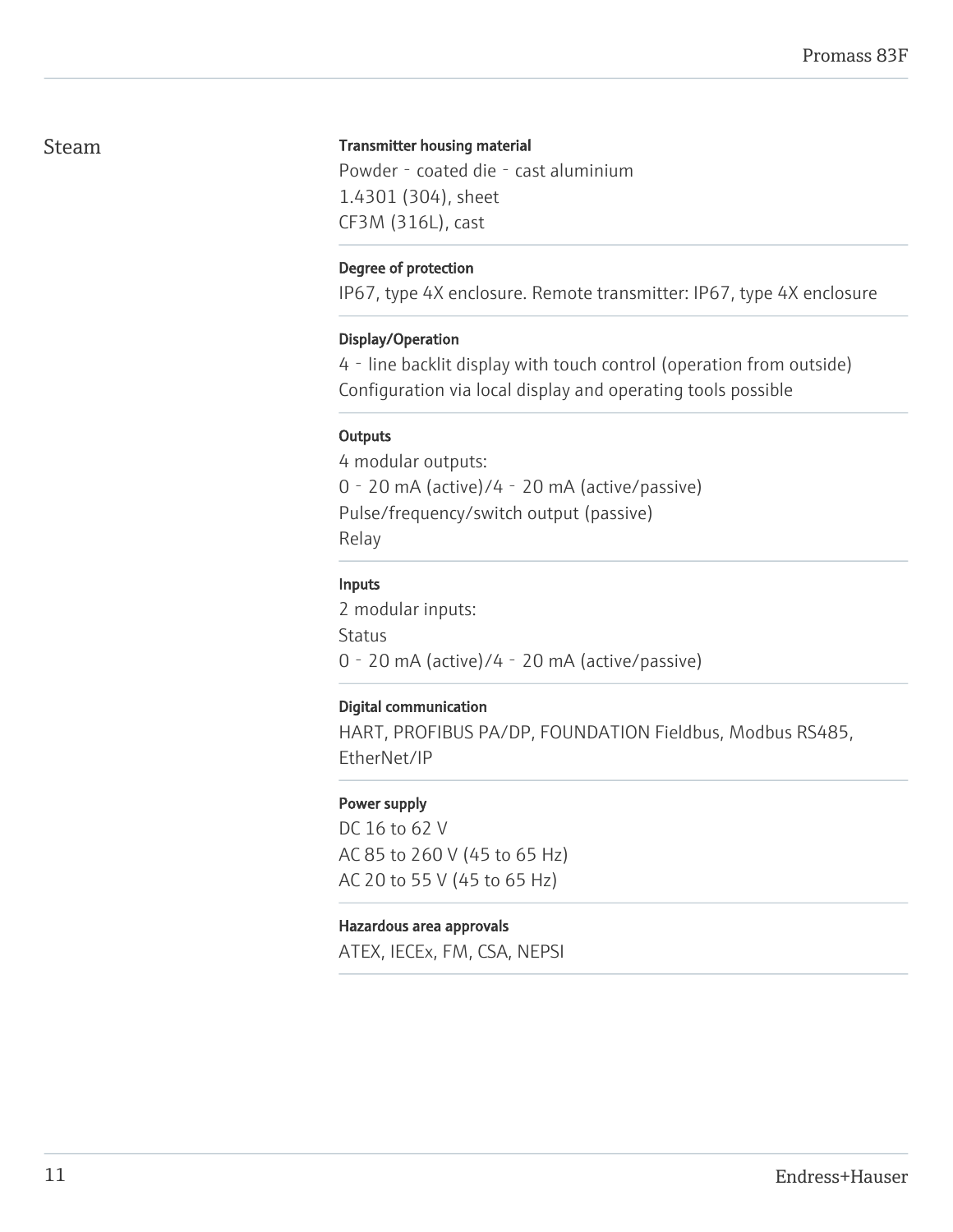## Steam

#### Other approvals and certificates

3.1 material, calibration performed on accredited calibration facilities (acc. to ISO/IEC 17025), NAMUR, SIL, marine PED, CRN, AD 2000 3-A, FDA NACE MR0175/MR0103, PMI; welding test acc. to EN, ASME,NORSOK

#### Product safety

CE, C-tick, EAC marking

#### Functional safety

Functional safety according to IEC 61508, applicable in safety-relevant applications in accordance with IEC 61511

#### Metrological approvals and certificates

Calibration performed on accredited calibration facilities (acc. to ISO/IEC 17025), NAMUR

#### Marine approvals and certificates

Marine approval

Pressure approvals and certificates PED, CRN, AD 2000

#### Material certificates

3.1 material NACE MR0175/MR0103, PMI; welding test acc. to EN, ASME,NORSOK

#### Hygienic approvals and certificates

3-A, FDA

Density/Concentration Measuring principle

Coriolis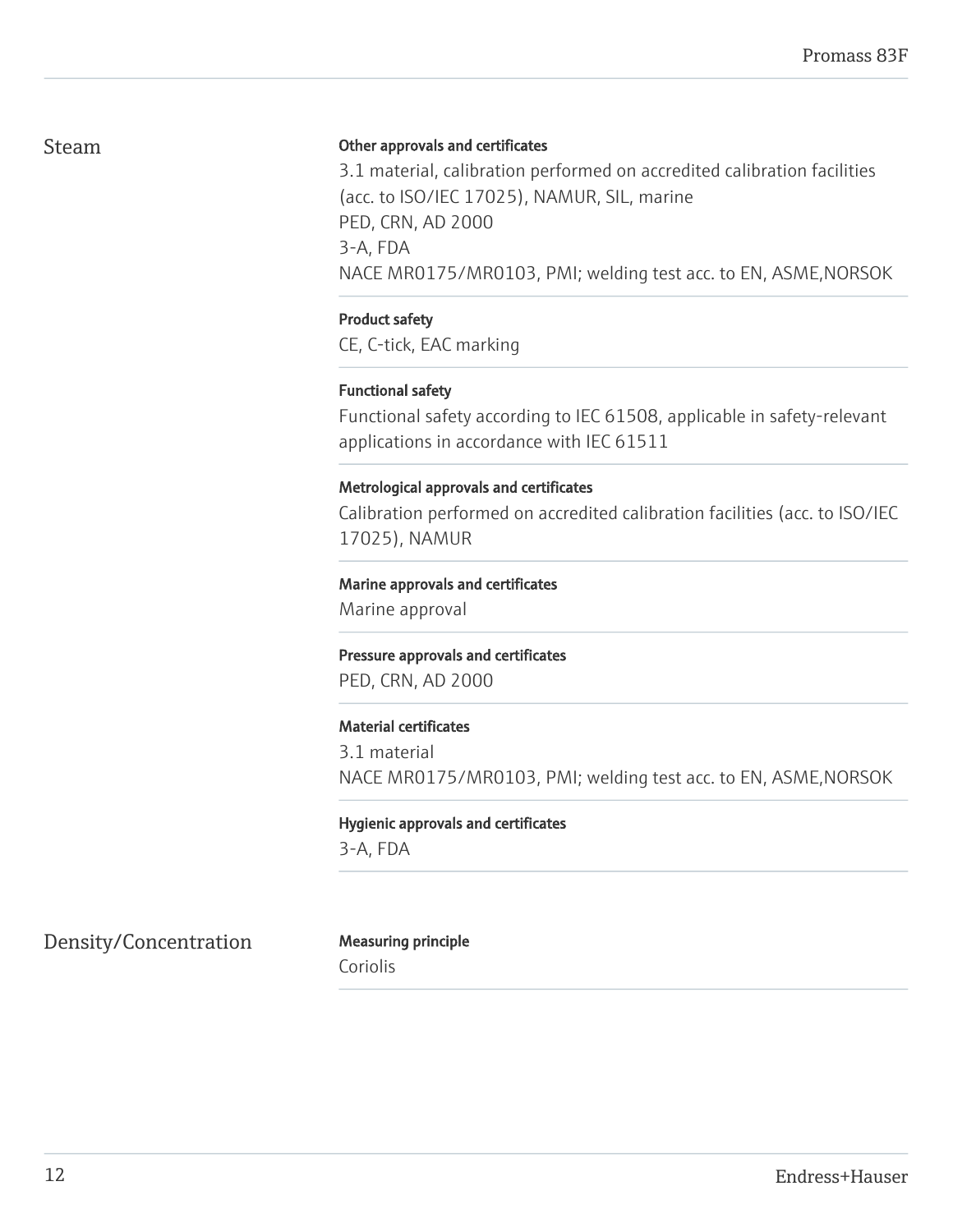## Density/Concentration

#### Product headline

The flowmeter with premium accuracy, robustness and extended transmitter functionality. Highest measurement performance for liquids and gases under varying, demanding process conditions.

#### Sensor features

Highest process safety – immune to fluctuating and harsh environments. Fewer process measuring points – multivariable measurement (flow, density, temperature). Space - saving installation – no in/outlet run needs. Mass flow: measurement error ±0,05 % (PremiumCal). pressurerated sensor housing up to 40 bar (580 psi).

#### Transmitter features

Quality – software for filling & dosing, density & concentration, advanced diagnostics. Flexible data transfer options – numerous communication types. Automatic recovery of data for servicing. 4‐ line backlit display with touch control. Device in compact or remote version.

#### Nominal diameter range

DN 8 to 250 ( $\frac{3}{8}$  to 10") High temperature: DN 25 (1"), DN 50 (2"), DN 80 (3")

### Wetted materials

Measuring tube: 1.4539 (904L); 1.4404 (316/316L); Alloy C22, 2.4602 (UNS N06022) Connection: 1.4404 (316/316L); Alloy C22, 2.4602 (UNS N06022)

### Measured variables

Mass flow, density, temperature, volume flow, corrected volume flow, reference density, concentration

#### Max. measurement error

Mass flow (liquid):  $\pm 0.1$  % (standard), 0.05 % (option) Volume flow (liquid): ±0.1 % Mass flow (gas):  $\pm 0.35$  % Density (liquid):  $\pm 0.0005$  g/cm<sup>3</sup>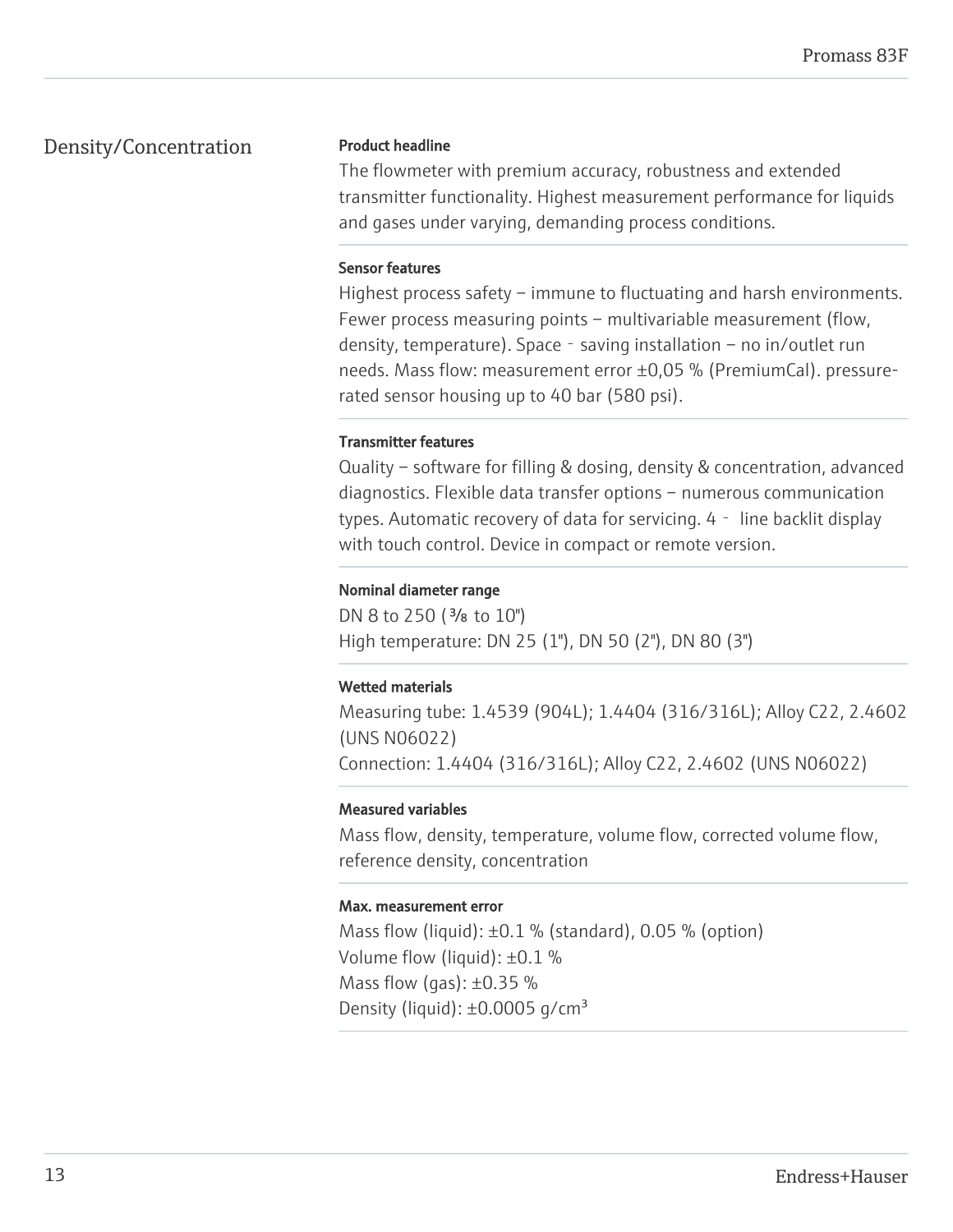## Density/Concentration

Measuring range 0 to 2 200 000 kg/h (0 to 80 840 lb/min)

Max. process pressure PN 100, Class 600, 63K

#### Medium temperature range

Standard: –50 to +200 °C (–58 to +392 °F) High temperature: –50 to +350 °C (–58 to +662 °F)

#### Ambient temperature range

Standard: –20 to +60 °C (–4 to +140 °F) Option: –40 to +60 °C (–40 to +140 °F)

#### Sensor housing material

1.4301/1.4307 (304L), corrosion resistant

#### Transmitter housing material

Powder - coated die - cast aluminium 1.4301 (304), sheet CF3M (316L), cast

#### Degree of protection

IP67, type 4X enclosure. Remote transmitter: IP67, type 4X enclosure

#### Display/Operation

4‐line backlit display with touch control (operation from outside) Configuration via local display and operating tools possible

#### **Outputs**

4 modular outputs: 0‐20 mA (active)/4‐20 mA (active/passive) Pulse/frequency/switch output (passive) Relay

#### Inputs

2 modular inputs: **Status** 0‐20 mA (active)/4‐20 mA (active/passive)